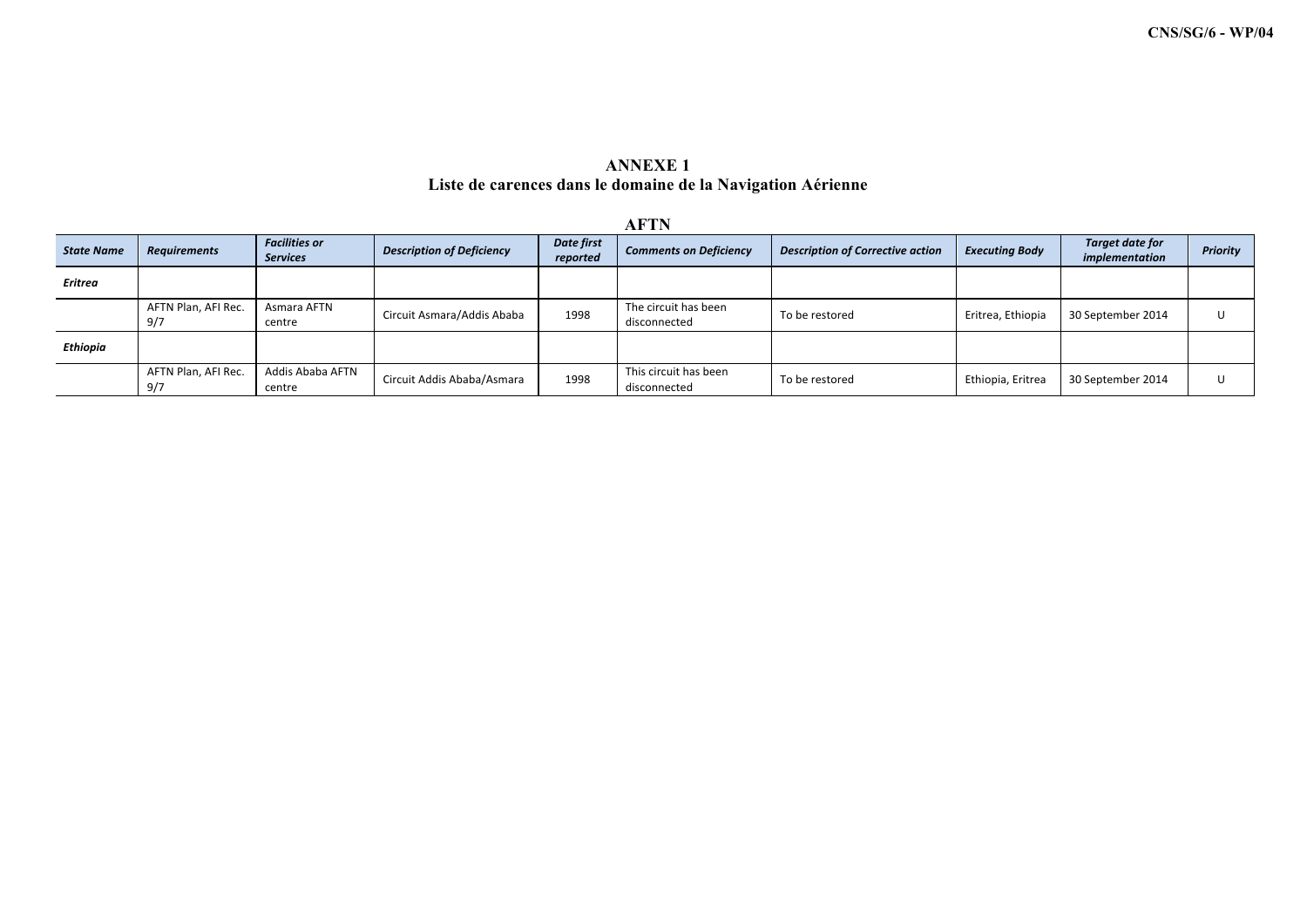## **ANNEXE 2 Liste de carences dans le domaine de la Navigation Aérienne ATS DIRECT SPEECH**

| <b>State Name</b>     | Requirements                                          | <b>Facilities or</b><br><b>Services</b> | <b>Description of Deficiency</b> | Date first<br>reported | Comments on<br>Deficiency            | Description of Corrective action                                                                          | <b>Executing</b><br>Body | Target date for<br>implementation | Priority       |
|-----------------------|-------------------------------------------------------|-----------------------------------------|----------------------------------|------------------------|--------------------------------------|-----------------------------------------------------------------------------------------------------------|--------------------------|-----------------------------------|----------------|
| Burundi               | ATS Direct Speech<br>Circuits Plan, AFI/7<br>Rec. 9/9 | Bujumbura APP                           | Circuit/ Bujumbura/Kinshasa      | 1998                   | Not operational                      | VSAT implemented at Bujumbura and<br>Kinshasa                                                             | Burundi,<br>DR Congo     | 30 September 2014                 | $\overline{A}$ |
| Dem. Rep.<br>of Congo | ATS Direct Speech<br>Circuits Plan, AFI/7<br>Rec. 9/9 | <b>Bukavu TWR</b>                       | Circuit Bukavu/Kigali            | 1996                   | Not implemented                      |                                                                                                           | DR Congo,<br>Rwanda      | 30 September 2014                 | $\mathsf{A}$   |
|                       | ATS Direct Speech<br>Circuits Plan, AFI/7<br>Rec. 9/9 | Gbadolite TWR                           | Circuit Gbadolite/Bangui         | 2002                   | Not implemented                      | Could be implemented by<br>interconnection between Bangu<br>AFISNET and G'Badolite RVA domestic<br>VSATs. | DR Congo,<br>ASECNA      | 30 September 2014                 | $\mathsf{A}$   |
|                       | ATS Direct Speech<br>Circuits Plan, AFI/7<br>Rec. 9/9 | Goma APP                                | Circuit Goma/Bujumbura           | 1998                   | Not implemented                      |                                                                                                           | DR Congo,<br>Burundi     | 30 September 2014                 | $\mathsf{A}$   |
|                       | ATS Direct Speech<br>Circuits Plan, AFI/7<br>Rec. 9/9 | Goma APP                                | Circuit Goma/Kigali              | 1998                   | Not implemented                      |                                                                                                           | DR Congo,<br>Rwanda      | 30 September 2014                 | Α              |
| Eritrea               | ATS Direct Speech<br>Circuits Plan, AFI/7<br>Rec. 9/9 | Asmara ACC                              | Circuit Asmara/<br>Addis Ababa   | 1998                   | The circuit has been<br>disconnected | To be restored. NAFISAT                                                                                   | Eritrea,<br>Ethiopia     | 30 September 2014                 | U              |
| Ethiopia              | ATS Direct Speech<br>Circuits Plan, AFI/7<br>Rec. 9/9 | Addis Ababa<br>ACC/FIC                  | Circuit Addis Ababa/ Asmara      | 1998                   | The circuit has been<br>disconnected | To be restored. NAFISAT                                                                                   | Ethiopia,<br>Eritrea     | 30 September 2014                 | U              |
| Ghana                 | ATS Direct Speech<br>Circuits Plan, AFI/7<br>Rec. 9/9 | Accra ACC                               | Circuit Accra/Kano               | 2009                   | Unserviceable                        | To be restored AFISNET                                                                                    | Ghana<br>Nigeria         | 30 September 2014                 | $\mathsf{A}$   |
|                       | ATS Direct Speech<br>Circuits Plan, AFI/7<br>Rec. 9/9 | Kano ACC                                | Circuit Kano / Accra             | 2009                   | Unserviceable                        | To be restored AFISNET                                                                                    | Ghana<br>Nigeria         |                                   |                |
| Nigeria               | ATS Direct Speech<br>Circuits Plan, AFI/7<br>Rec. 9/9 | Kano ACC                                | Circuit Kano/N'Djamena           |                        | Unserviceable                        | To be installed in the VCCs of Kano                                                                       | Chad<br>Nigeria          |                                   |                |
| Rwanda                | ATS Direct Speech<br>Circuits Plan, AFI/7<br>Rec. 9/9 | Kigali ACC                              | Kigali/Kinshasa                  |                        | Unserviceable                        | To be restored SADC//2                                                                                    | Rwanda, DR<br>Congo      | 30 September 2014                 | $\overline{A}$ |